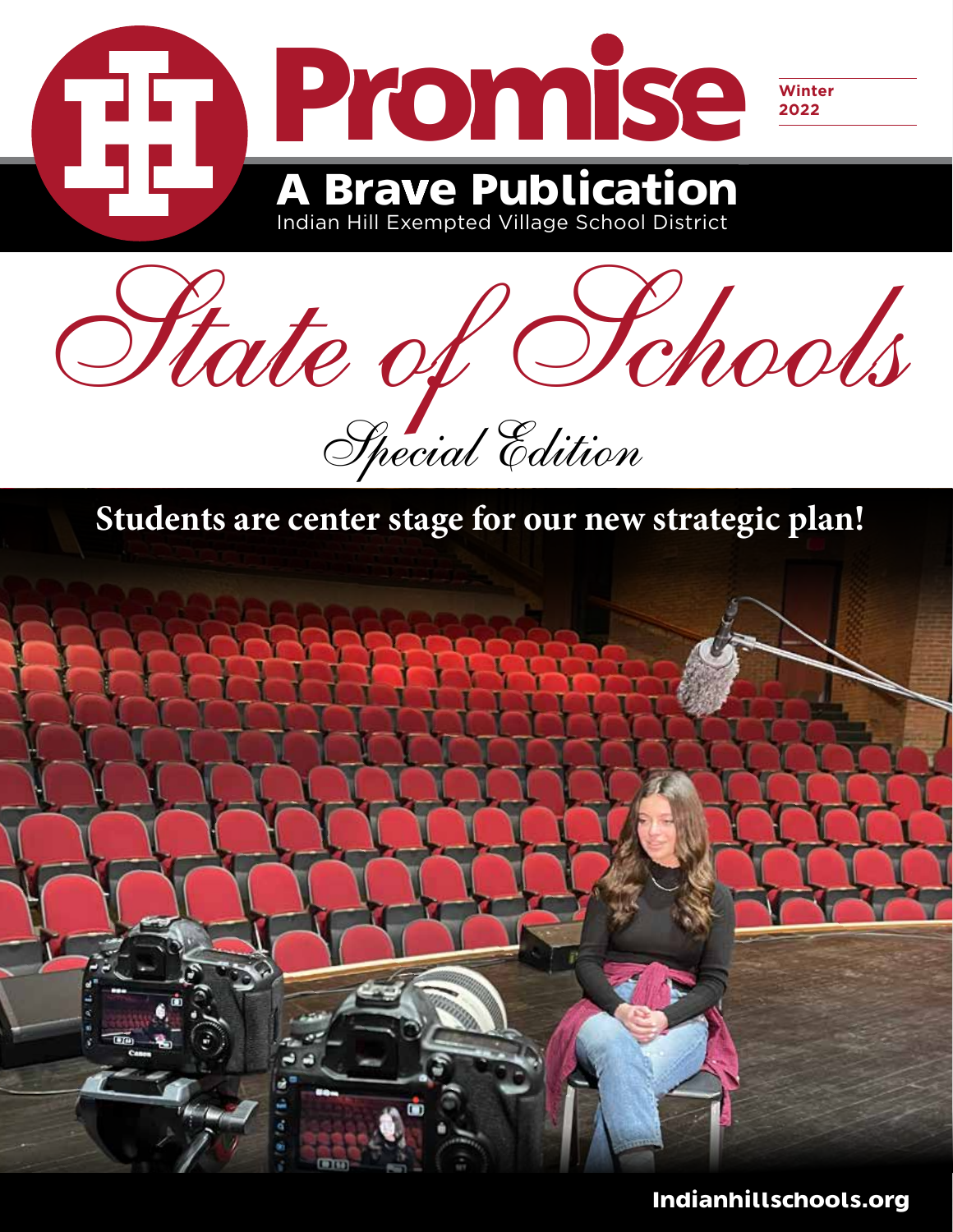

### A message from our **Superintendent**

Welcome to a special edition of our IH Promise newsletter, designed to **provide you, our valued partner, an insider's look into the State of our Schools.** 

**Our budget is balanced; our financial outlook is stable; our construction is underway. Our laser focus is to provide world-class opportunities to our students, detailed within our new 5-year district strategic plan.**

### Building a Brave Future: Our Facilities

**We are moving forward to Build a Brave Future that will serve generations of our future global leaders to come.** 

**Across the district, plans are in place for mechanical, safety and security upgrades at each of our buildings, including the construction of our new Indian Hill Middle School building. Indian Hill Elementary School will add a robust new Unified Arts addition, replacing the old sawtooth section.**

### Building a Brave Future: Our Strategic Plan

**We are in the Brave Construction Zone not only with our facilities, but also as we launch our new 5-year District strategic plan. More than 2,200 stakeholders were involved in developing this plan, and we want to thank every member of our Brave family who invested time in this important work.**

**It is work that is student-centered to the core, as we move forward in using our Experiences, Environment, and Resources to develop: Learners as Doers; Learners as Individuals; and Learners as the Whole Child. Through these pages, we will define what this means, how we plan to develop our goals in each of these three key areas, and the timeline for implementation.** 

**Keeping our students in the center of all we do, this is our IH Promise to you.** 

**This is what it means to be Brave.**

**Kirk Koennecke Superintendent Indian Hill School District Kirk.Koennecke@ihsd.us @ihsuperbrave**



**Building a Brave Future: Indian Hill Facilities Transition Resource**

> *Please note: Renderings are in draft; these are not final designs.*

**Indian Hill Primary School**

**Indian Hill Elementary School**

**Indian Hill Middle School/Indian Hill High School Connector**

**Indian Hill** 

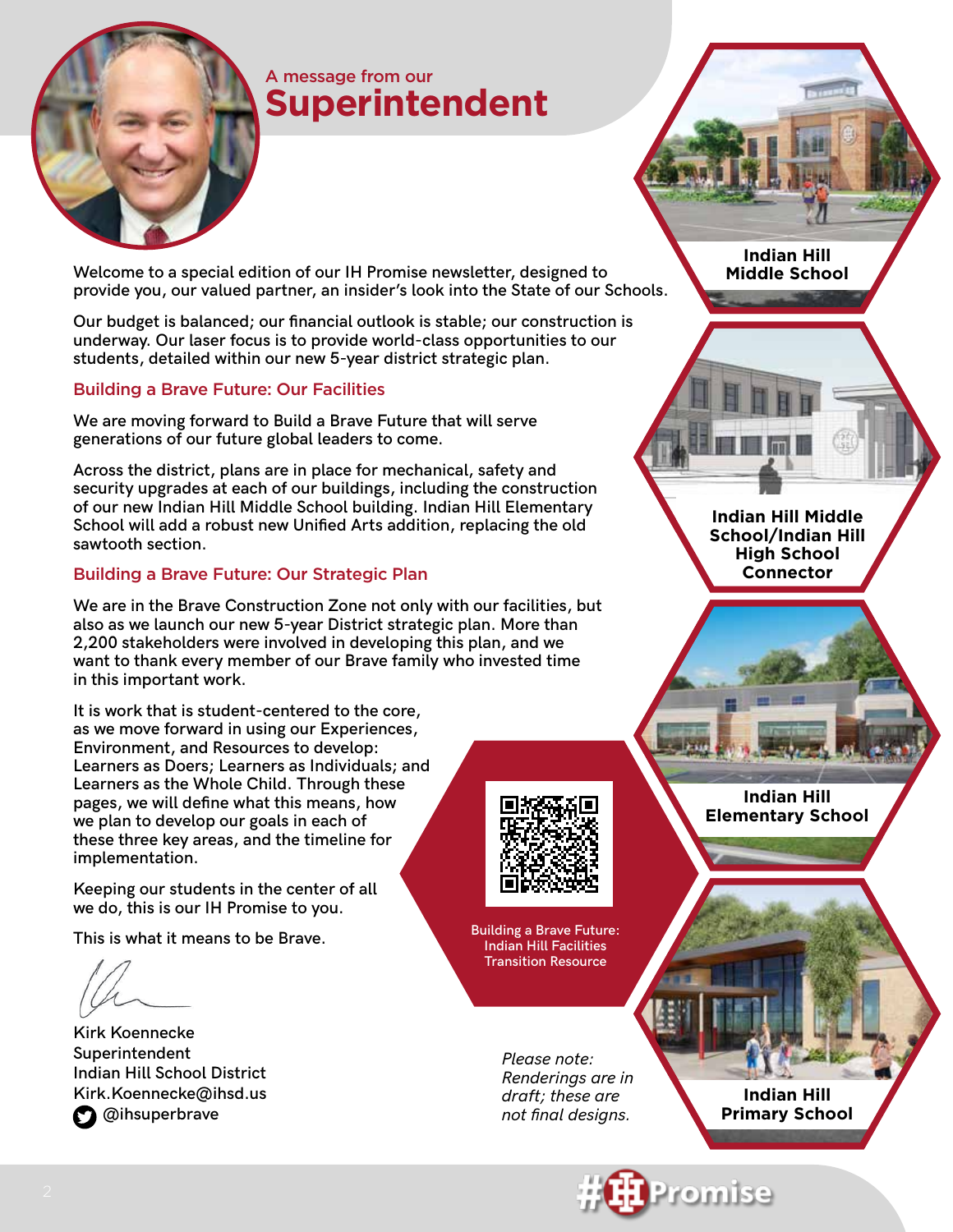



A special video presentation by the Indian Hill School District

### **2,200** stakeholders

developed our plan students, community members, staff, & alumni

## Indian Hill Strategic Plan Development

**Use your smartphone to access the video through the QR code**

**160** students participated in focus groups

# **22**

steering team members met for 10-plus planning and design sessions

# **6**

community engagement events hosted by the District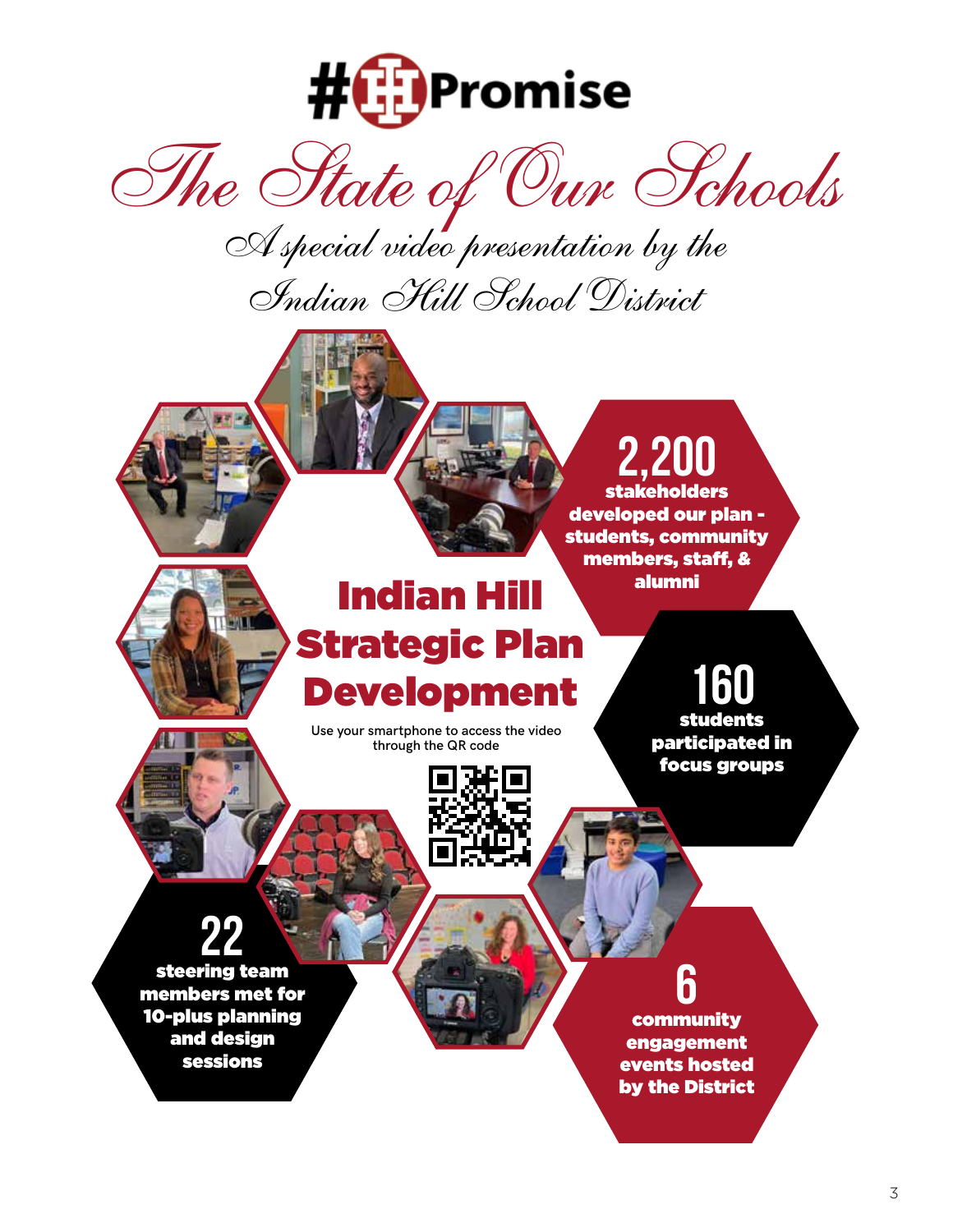Unparalleled Opportunities

TOP

**WORK**<br>PLACES

2015-2021

### Braves Make Headlines



**Indian Hill School District #1 in Ohio!**





**Indian Hill Exempted Village School District is a 2021 Top Workplace! 7 Years Running**

**ENQUIRER** 



**PLTW DISTINGUISHED** 

**Project Lead The Way Distinguished School in STEM two years & running! IHHS is one of only 204 high school programs nationally to receive this distinction for the 2020-2021 school year!**

**ACADEMICS** 



### Indian Hill Primary School earns \$5,000 OSLN Grant, funded by Battelle

IHPS was the only primary school and one of three schools in Hamilton County to receive the Ohio STEM Learning Network (OSLN) \$5,000 grant, funded by Battelle.

"These are highly selective grants that speak to important cultural work in STEM," said Indian Hill Primary School Principal Dr. Erin Owens. "As one of the few primary schools in Ohio to receive this recognition, this grant is further evidence of the holistic approach to academics that begins with our youngest Braves."

### Indian Hill Elementary School students earn big in The Stock Market Game

The Indian Hill Elementary School first-place team of Jenny Willingham, Devyanshie Rautela, and Chloe Luther earned more than \$21,000 in 10 weeks during The Stock Market Game, sponsored by the non-profit Alpaugh Family Economics Center, part of the University of Cincinnati. The team will compete in the Portfolio Challenge this spring at the University of Cincinnati.

### Indian Hill High School student presents research at national Biomedical Engineering Society conference

Congratulations to junior Elsa Zhou who completed an independent research project on cardiovascular medical devices under the mentorship of a professor at Harvard and the University of Delaware. Zhou presented her findings at the Biomedical Engineering Society (BMES) annual national conference held in Orlando!

### Indian Hill Primary School Family Literacy Night

What an incredible event for our families – and 200 BOOKS were handed out! Thank you to the IHPS team for pivoting in dramatic fashion to ensure this fantastic event could happen this year for our students and families – excellent work!



### Indian Hill educators achieve premiere certification to empower students through technology

Indian Hill Innovative Teaching and Learning Coaches Ashley Morrison and Lauren Richardson, in addition to Director of Technology Mark Richardson, are officially International Society for Technology in Education (ISTE) certified! Please join us in congratulating these dedicated educators for earning this elite status!

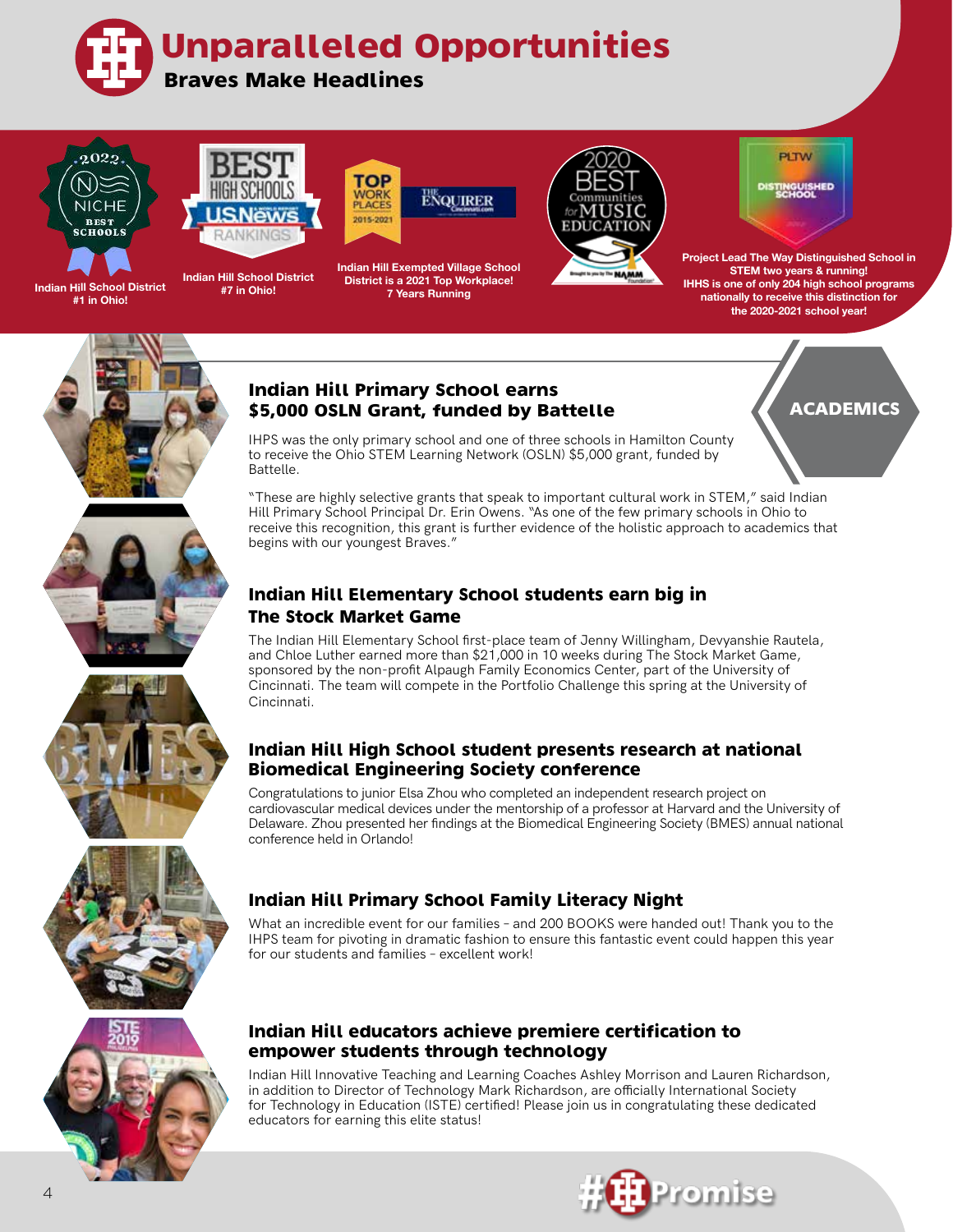### Bravo to Indian Hill Middle School & Indian Hill High School studentperformers!

Bravo to all Braves involved in the production of the IHHS fall musical "Little Women" and the IHMS production of "My Son Pinocchio" - both shows were simply outstanding!

### ARTS

Hill Theane Pr

s Miserables **SCHOOL EDITION** February 24-26 **hichelHilleen** 



### Indian Hill High School student selected for Cincinnati Youth Jazz Orchestra

We congratulate sophomore student-musician George Zaring for his selection in the University of Cincinnati's College-Conservatory of Music Cincinnati Youth Jazz Orchestra. Zaring is one of 15 musicians selected from across the region to participate!

### Indian Hill High School student-musician selected for All-National Concert Band

Congratulations to senior student-musician Jessie Chan, who was selected as a member of the 2021 National Association for Music Education (NAfME) All-National Concert Band!

### Indian Hill Brave Marching Band earns first place!

Congratulations to the Brave Marching Band for a first-place finish at the Miamisburg Band Invitational! Our talented student-musicians also won awards for percussion, color guard, music, visual, and general effect, and they posted their highest score of the season!



Use your camera phone to buy tickets now!





## **A living legend joins the Indian Hill Football Program: Welcome Coach John Rodenberg**

The Indian Hill School District welcomes seasoned and honored Coach John Rodenberg to the Indian Hill Football Program to lead the Braves starting in the 2022-2023 school year. Coach Rodenberg has developed student leaders on the football field within elite programs for nearly 30 years. His accolades include four State Championship teams, multiple NFL players (Sam Hubbard and Kevin Huber), more than 30 NCAA Division I, II, and III scholarship players, multiple All-State performers, and he has been recognized as the Cincinnati Bengals Coach of the Week five times.



**MAGE IUBBARD** Defensive End "Soach Rodonberg lod my<br>mundes and I to back to back zfats championships while at oller fligh School. He is a grout man and one of my favorite conches I have come across throughout my career



HUBBR **Punton** roofdn't be where I am today if It wasn't for Coach Rodenberg<br>He instilled the discipline and n i nosdod ta reach my guali I am excited to watch his coticaed success with the Indian Hill Braves.



poug **ROSFELD** irector of Coaching Operations I am theilled to bear that John<br>will be the next bead coach at Indian Hill.: So many things he taught me about feaching and coaching have shaped mo as a couch and as a man today. **Ex Braves!'** 



### Indian Hill celebrates studentathletes with signing ceremony

Congratulations to our four student-athletes who committed to continue both academic and athletic careers beyond high school during a college signing ceremony. Participating students included seniors Will Adair, Annie Isphording, Ella Riggs, and Elizabeth Whaley. We also want to celebrate Annie Isphording for her selection as part of the East Team in the ninth annual Girls High School All-American Game. Isphording is one of 43 elite players selected from across the country!



### A celebration of enduring excellence at the Indian Hill Hall of Fame

The Indian Hill Hall of Fame welcomed new members Nicole Bell (2012) and Eppa Rixey IV (1972) on Friday, January 21, 2022 at Indian Hill High School with a formal ceremony.

**ATHLETICS**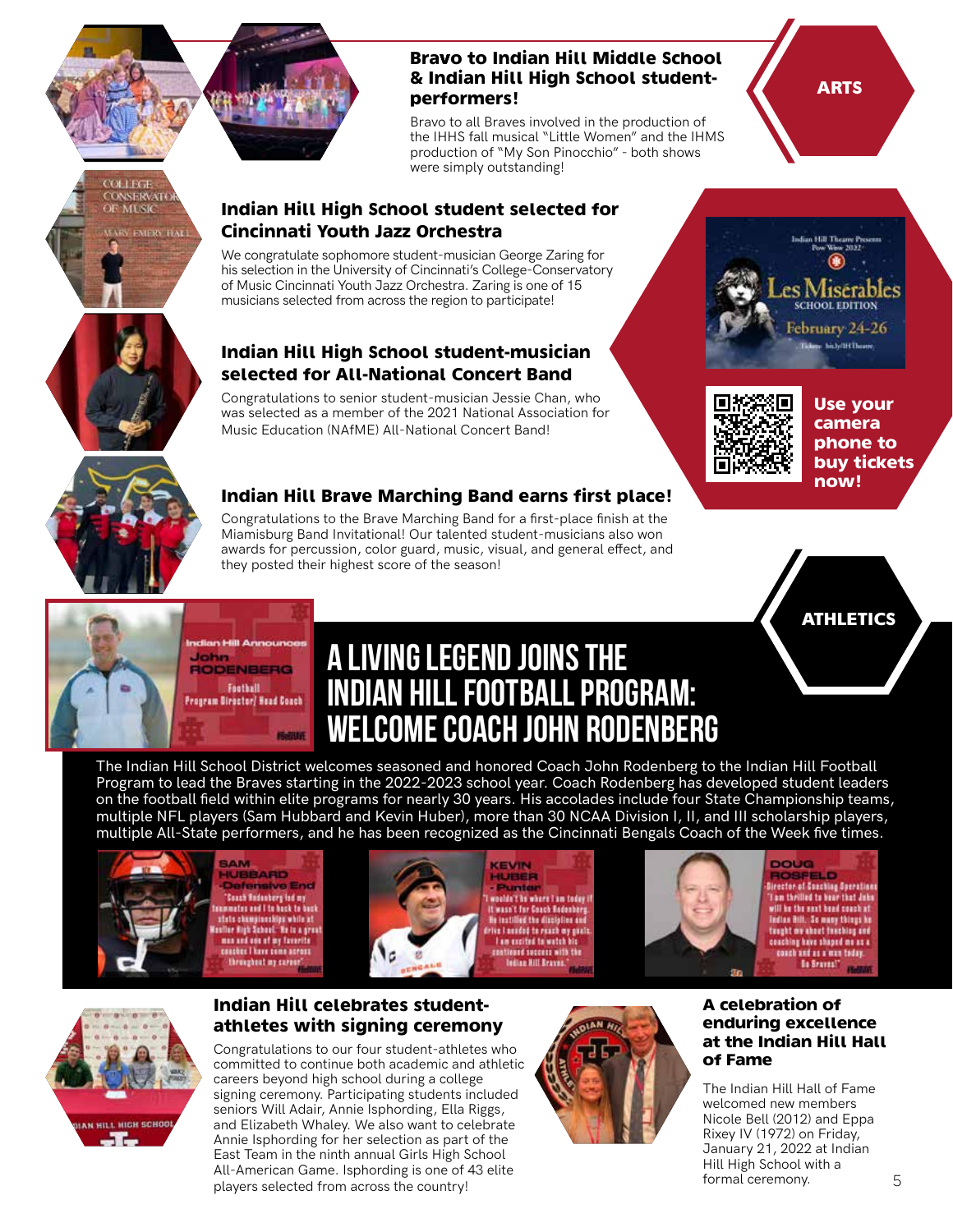# #**CD**Promise

## **Strategic Plan**

## **Learners as the Whole Child**

Providing instruction and experiences for learners by fostering self-awareness, developing responsible decision-making skills, valuing diverse perspectives, and establishing positive relationships

### **EXPERIENCE**

• School / Life Integration

### **ENVIRONMENT**

- Wellness Life Skill Development
- Diversity, Equity, Inclusion

### **RESOURCES**

• Expand Career Pathways Mentorship

## **Learners as Doers**

Creating learning experiences for students to engage in authentic and real-world applications by emphasizing critical thinking, creativity, communication, and collaboration

### **EXPERIENCE**

• Student Agency

### **ENVIRONMENT**

• Create New Spaces

### **RESOURCES**

• District STEM Advisory

## **Learners as Individuals**

Offering a guaranteed and viable curriculum by recognizing the unique abilities, learning preferences, and background of each student

### **EXPERIENCE**

• Culminating Experiences

### **ENVIRONMENT**

• Practical Life Skill Development

### **RESOURCES**

• Streamline Communications

**Our #IHPromise prioritizes our students by empowering their voice in a personalized, collaborative, and inclusive learning environment.**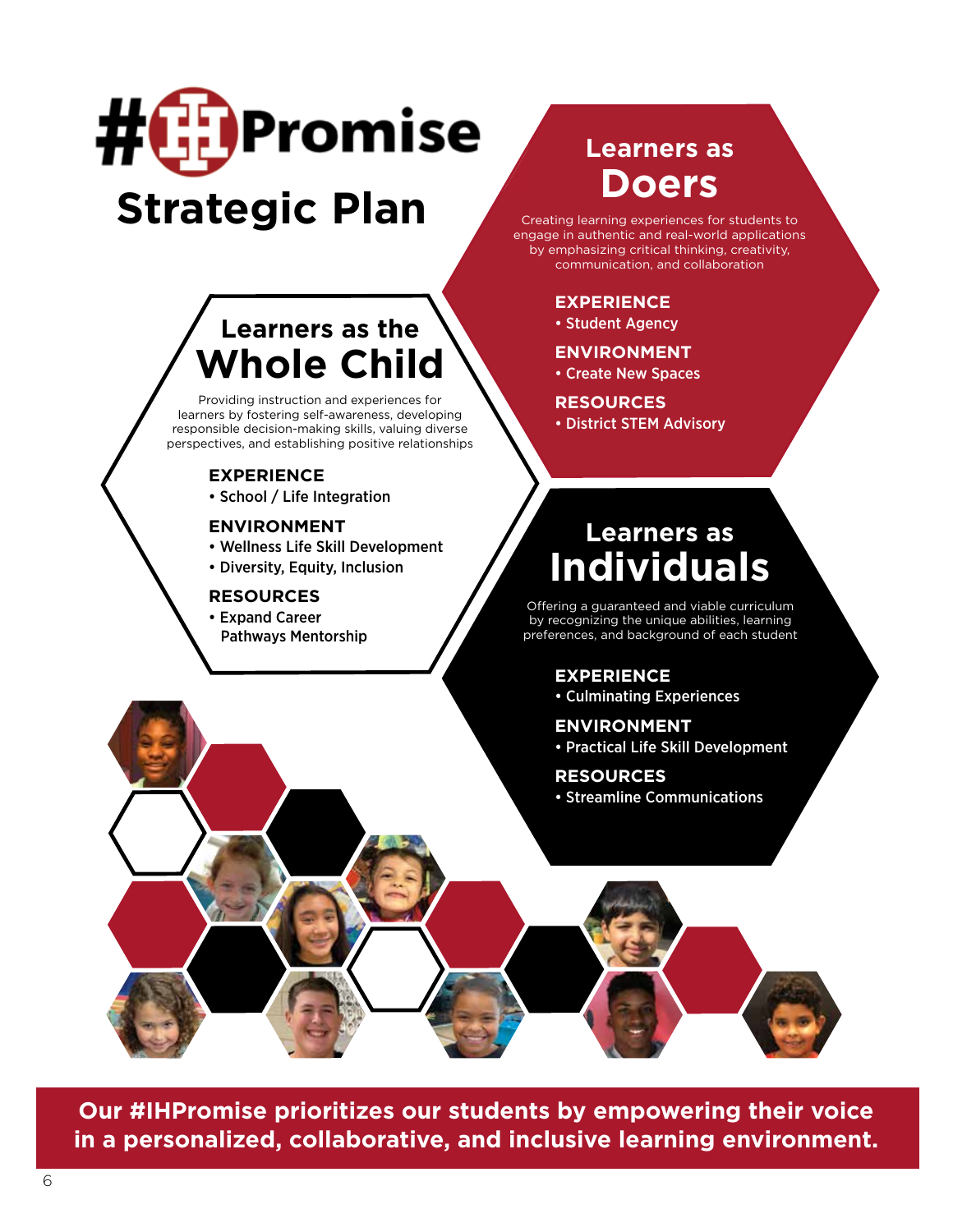

## **We promise to...**

- **create** opportunities for student agency in voice, path, and place that empower learners and values process as much as practice.
- **develop** a variety of different types of spaces which will encourage collaboration, autonomy, creativity, enjoyment, and self-care.
- **build** sustainable partnerships to address a variety of different types of STEM learning activities/spaces which will encourage collaboration, autonomy, creativity, enjoyment, and self-care.
- **support** students in each building as they engage in developmentally appropriate research, writing, and presentation of a subject of personal interest or passion to be completed by the time the student transitions out of the highest grade in the building.
- **create** developmentally appropriate courses and programs in practical skills to prepare students for future success.
- **develop/refine** the communications strategy to include clear and consistent access to financial and district-wide information, embedded options to drill deeper for more detailed information, and a more surgical approach to specific topics and audiences.
- **support** students learning how to maintain a healthy balance inside and outside of school through active engagement in BRAVE lessons and tools.
- **teach** developmentally appropriate, wellness-related, Life Skills through BRAVE Character Education to prepare students for future success.
- **design** environments and experiences that prioritize belonging, dignity, and love for each learner.
	- **create** a sustained mentorship program, utilizing the Foundation board committee to ensure equitable access to mentorship for all IH students.

# $\#$  H Promise